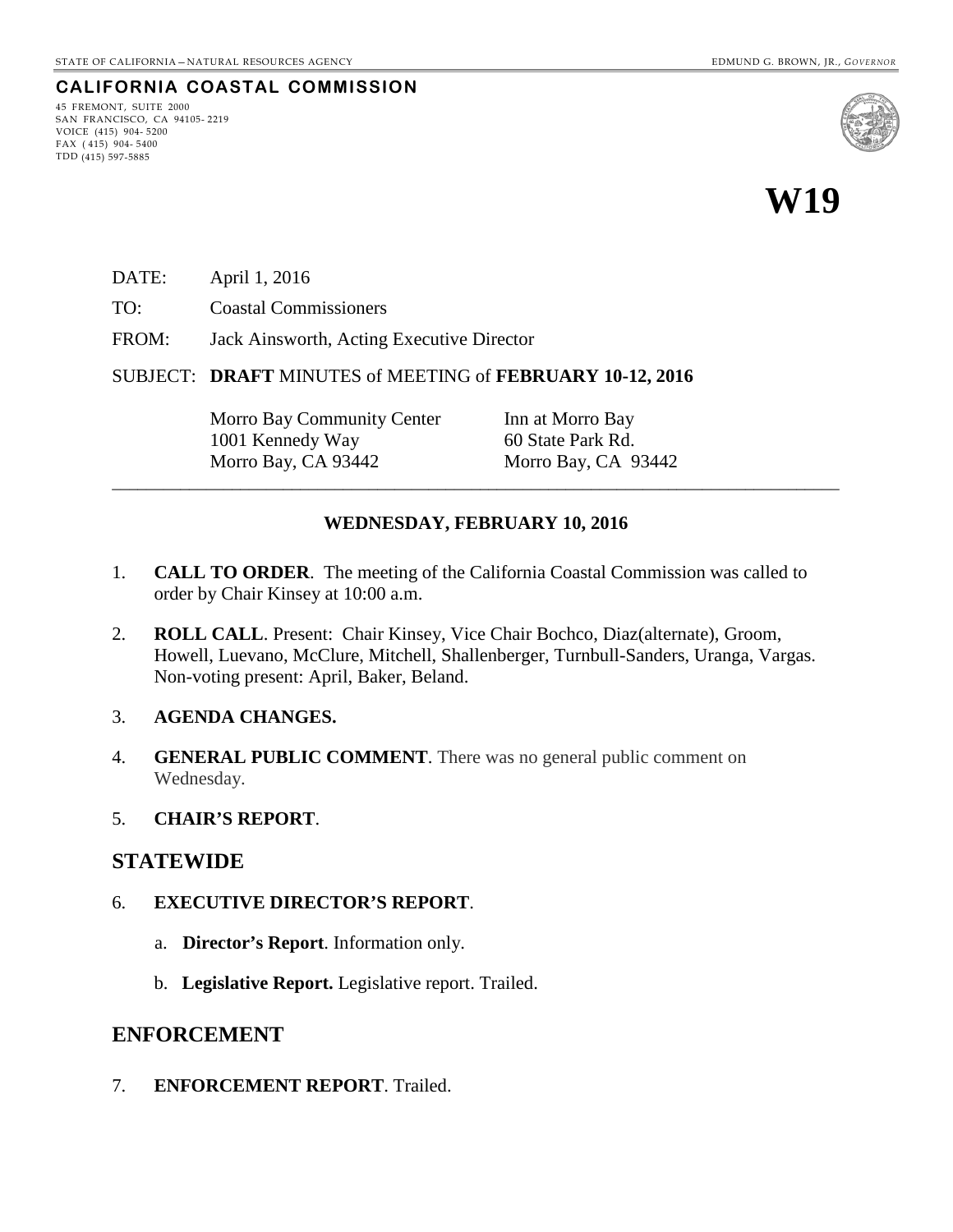## **STATEWIDE: PUBLIC HEARING AND POSSIBLE CLOSED SESSION ON EXECUTIVE DIRECTOR'S EMPLOYMENT**

## 8. **Consideration of Dismissal of the Executive Director.**

**Motion & vote:** Bochco moved to go to closed session and recommended a yes vote, seconded by Uranga. The roll call vote was 10 in favor (Bochco, Diaz, Howell, Luevano, McClure, Mitchell, Turnbull-Sanders, Uranga, Vargas, Kinsey) and 2 opposed (Groom, Shallenberger). **Passed**.

*Report of closed session: The Commission met in closed session to discuss legal questions related to a personnel matter. The Commission took no action.* 

**Motion**: McClure moved to deliberate and vote in closed session and recommended a yes vote, seconded by Uranga.

 **Amending motion & vote**: Groom moved to deliberate in closed session but take action in public session and recommended a yes vote, seconded by Shallenberger. The roll call vote was 5 in favor (Groom, Luevano, Shallenberger, Turnbull-Sanders, Kinsey) and 7 opposed (Bochco, Diaz, Howell, McClure, Mitchell, Uranga, Vargas). **Failed**.

**Vote on main motion for closed session**: The roll call vote was 9 in favor (Bochco, Diaz, Howell, Luevano, McClure, Mitchell, Turnbull-Sanders, Uranga, Vargas) and 3 opposed (Groom, Shallenberger, Kinsey). **Passed**.

**Report of Closed Session**: In closed session the Commission voted on a motion to dismiss the Executive Director. The roll call vote was 7 in favor (Diaz, Howell, McClure, Mitchell, Turnbull-Sanders, Uranga, Vargas) and 5 opposed (Bochco, Groom, Luevano, Shallenberger, Kinsey**). Motion for dismissal passed**.

*The meeting of the California Coastal Commission recessed at 9:30 p.m.* 

- 9. **Selection Process for Executive Director.** No action taken.
- 10. **Selection of Interim Executive Director or Executive Director.** No action taken.

# **STATEWIDE**

- 11. **APPROVAL OF MINUTES**. None.
- 12. **COMMISSIONERS' REPORTS**. None.
- 13. **CONSERVANCY REPORT**. None.
- 14. **SANTA MONICA MOUNTAINS CONSERVANCY REPORT**. None.
- 15. **SANTA MONICA BAY RESTORATION REPORT**. None.
- 16. **DEPUTY ATTORNEY GENERAL'S REPORT**. None.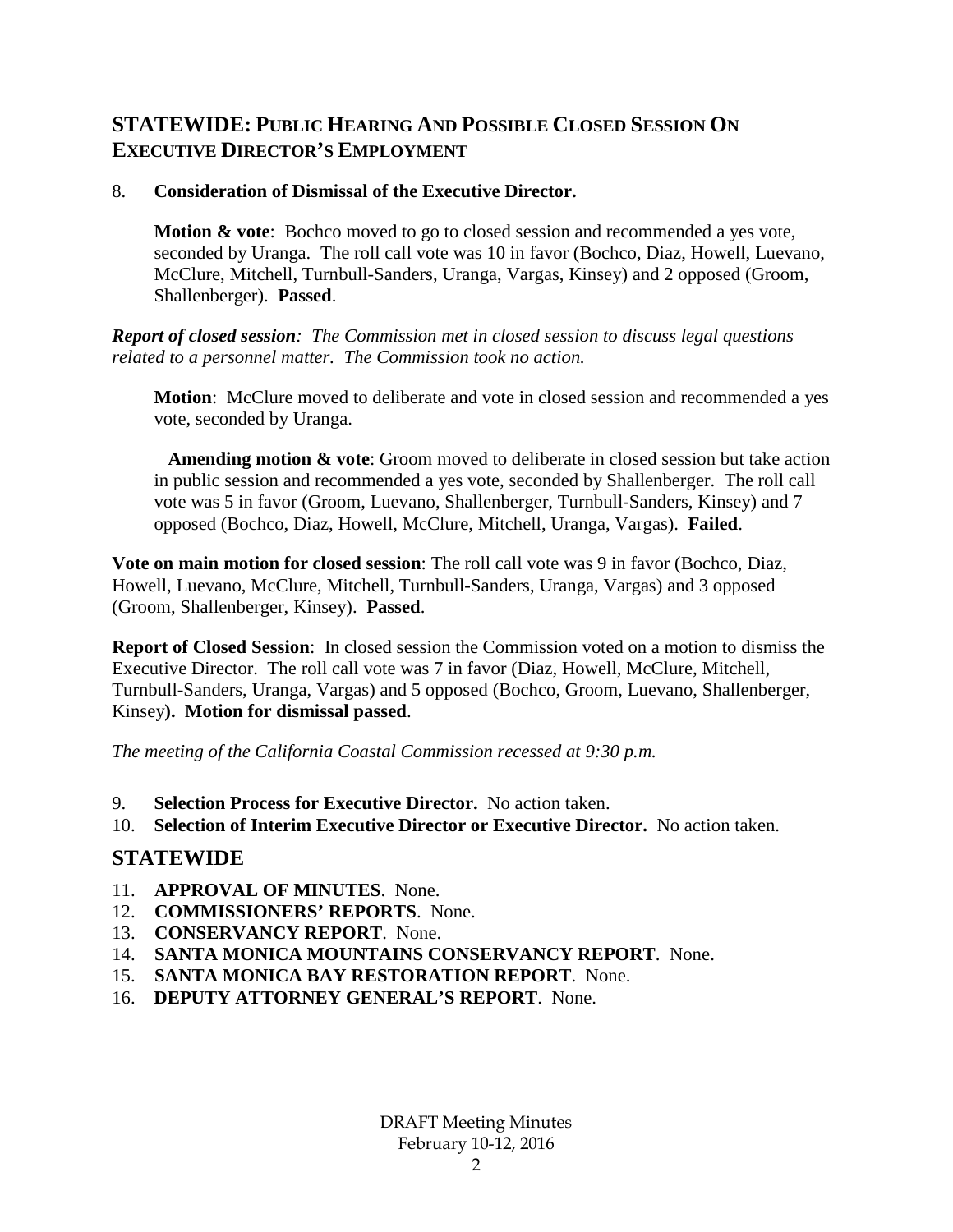## **THURSDAY, FEBRUARY 11, 2016**

- 1. **CALL TO ORDER**. The meeting of the California Coastal Commission was called to order by Chair Kinsey at 9:00 a.m.
- 2. **ROLL CALL**. Present: Chair Kinsey, Vice Chair Bochco, Diaz, Groom, Howell, Luevano, McClure, Mitchell, Shallenberger, Turnbull-Sanders, Uranga, Vargas. Nonvoting present: April, Beland, Baker.

## 3. **AGENDA CHANGES.**

4. **GENERAL PUBLIC COMMENT**. Members of the public addressed the Commission on various issues affecting the coast.

## **STATEWIDE**

5. **Public Education Targeted Grant Program.** [**withdrawn**]

[*Howell out of room*]

6. **Public Education Competitive Grant Program.** Staff recommended approval.

**Motion & vote**: Groom moved to approve pursuant to the staff recommendation and recommended a yes vote, seconded by Bochco. Chair Kinsey ruled that the vote was unanimous in favor of the motion. **Approved**.

## **SOUTH COAST DISTRICT (ORANGE COUNTY)**

- 7. **ADMINISTRATIVE CALENDAR**. Staff recommended that the Commission concur with the Executive Director's determination. There being no objection, Chair Kinsey ruled that the Commission concurred.
	- a. **Application No. 5-15-1241 (Pozzuoli,** Newport Beach)
	- b. **Application No. 5-15-1758 (Harano,** Newport Beach)
- 8. **CONSENT CALENDAR**. Staff recommended approval of the consent calendar with conditions.

**Motion & vote:** Bochco moved to approve pursuant to the staff recommendation and recommended a yes vote, seconded by Uranga. Chair Kinsey ruled that the vote was unanimous in favor of the motion. **Approved with conditions.** 

- a. **Application No. 5-15-0292 (Moss,** Newport Beach)
- b. **Application No. 5-15-1005 (Chandler Family Trust,** Newport Beach)
- c. **Application No. 5-15-1279 (814 W. Ocean Front, LLC,** Newport Beach)
- d. **Application No. 5-15-1460 (Bashoor,** San Clemente)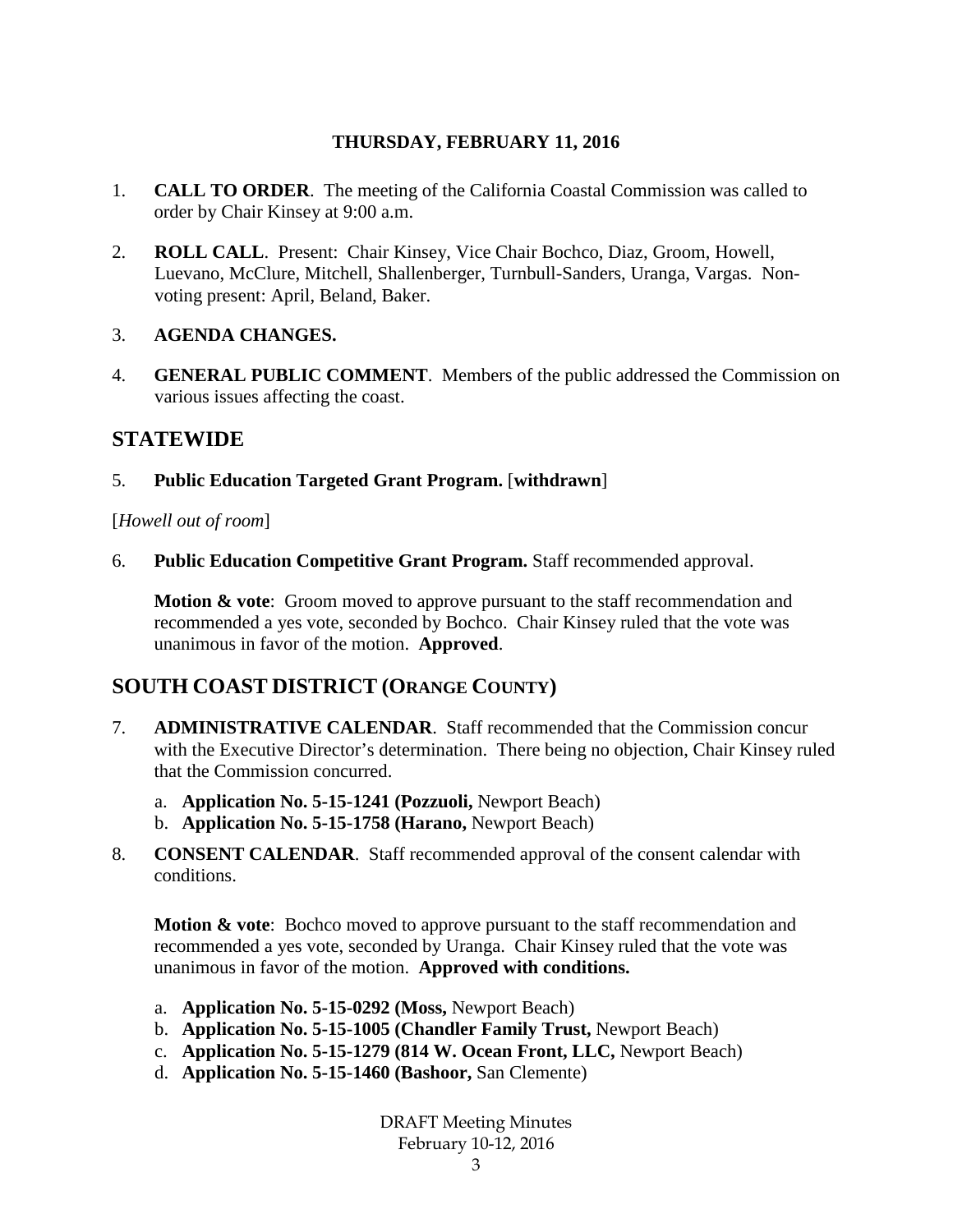- e. **Application No. 5-15-1531 (Grimm-Marshall,** Newport Beach)
- f. **Application No. 5-15-1532 (Grimm-Marshall,** Newport Beach)
- g. **Application No. 5-15-1562 (Polos,** Newport Beach)
- h. **Application No. 5-15-1723 (Wardy,** Newport Beach)
- i. **Application No. 5-15-1904 (City of Huntington Beach Bridge Maintenance**)
- j. **Application No. 5-15-1905 (City of Huntington Beach Bridge Maintenance**)

# **SAN DIEGO COAST DISTRICT**

- 9. **CONSENT CALENDAR**. There being no objection to concurrence, Chair Kinsey ruled that the Commission concurred. **Approved with conditions**.
	- a. **Application No. 6-15-2011 (Lane,** San Diego)
	- b. **Application No. 6-15-2089 (Champion-Cain,** San Diego)

## **SOUTH COAST DISTRICT (ORANGE COUNTY)**

- 10. **DEPUTY DIRECTOR'S REPORT FOR ORANGE COUNTY**. Report by Deputy Director on permit waivers, emergency permits, immaterial amendments & extensions, LCP matters not requiring public hearings, and on comments from the public. There being no objection, Chair Kinsey ruled that the Commission concurred.
- 11. **CONSENT CALENDAR (removed from Regular Calendar)**. None.

# **SAN DIEGO COAST DISTRICT**

- 12. **DEPUTY DIRECTOR'S REPORT**. Report by Deputy Director on permit waivers, emergency permits, immaterial amendments & extensions, LCP matters not requiring public hearings, and on comments from the public. There being no objection, Chair Kinsey ruled that the Commission concurred.
- 13. **CONSENT CALENDAR (removed from Regular Calendar)**. None.

## 14. **LOCAL COASTAL PROGRAMS (LCPs).**

a. **City of Carlsbad LCP Amendment No. LCP-6-CII-15-0027-3 (Tamarack Avenue).**  Staff recommended approval as submitted.

**Motion & vote:** Groom moved to reject the Implementation Plan as submitted and recommended a no vote, seconded by Bochco. Chair Kinsey ruled that the vote was unanimous in opposition to the motion. **Approved as submitted**.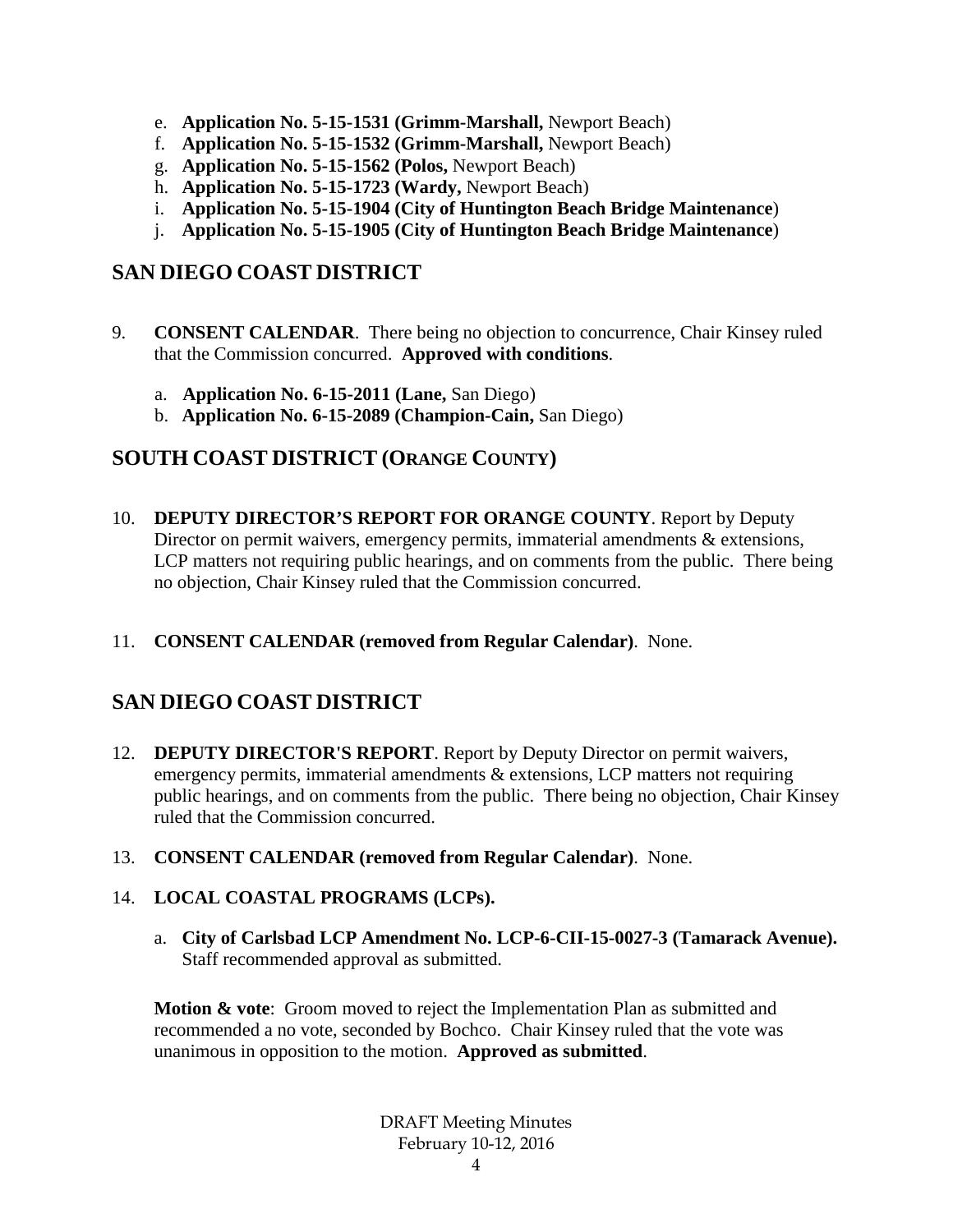# **SOUTH COAST DISTRICT (LOS ANGELES COUNTY)**

## [*Howell returned*]

15. **DEPUTY DIRECTOR'S REPORT FOR LOS ANGELES COUNTY**. Report by Deputy Director on permit waivers, emergency permits, immaterial amendments  $\&$ extensions, LCP matters not requiring public hearings, and on comments from the public. Commissioners Diaz, Luevano, and Vargas objected to immaterial extension A-5-MDR-12-161-E2. The extension was removed and Chair Kinsey ruled that the Commission concurred with the remaining items of the report.

## 16. **CONSENT CALENDAR (removed from Regular Calendar)**. None.

## 17. **NEW APPEALS**.

[*Howell out of room*]

a. **Appeal No. A-5-VEN-15-0071 (Lunia and Ruchita,** Venice, Los Angeles) Staff recommended that the Commission determine that the appeal raised no substantial issue on the grounds on which the appeal was filed.

**Motion & vote:** Bochco moved to determine that the appeal raised no substantial issue and recommended a yes vote, seconded by Groom. Chair Kinsey ruled that the vote was unanimous in favor of the motion. **No Substantial Issue found**.

## [*Howell returned*]

- b. **Appeal No. A-5-VEN-16-0005 (Jun,** Venice, Los Angeles) Staff recommended that the Commission determine that **Appeal No. A-5-VEN-16-0005** raised substantial issue on the grounds on which the appeal was filed. There being no objection, Chair Kinsey ruled that the Commission **found substantial issue** and **continued** the item to a future hearing.
- c. **Appeal No. A-5-VEN-16-0006 (Kim,** Venice, Los Angeles) Staff recommended that the Commission determine that **Appeal No. A-5-VEN-16-0006** raised substantial issue on the grounds on which the appeal was filed. There being no objection, Chair Kinsey ruled that the Commission **found substantial issue** and **continued** the item to a future hearing.

# **NORTH CENTRAL COAST DISTRICT**

18. **DEPUTY DIRECTOR'S REPORT**. Report by Deputy Director on permit waivers, emergency permits, immaterial amendments & extensions, LCP matters not requiring public hearings, and on comments from the public. There being no objection, Chair Kinsey ruled that the Commission concurred.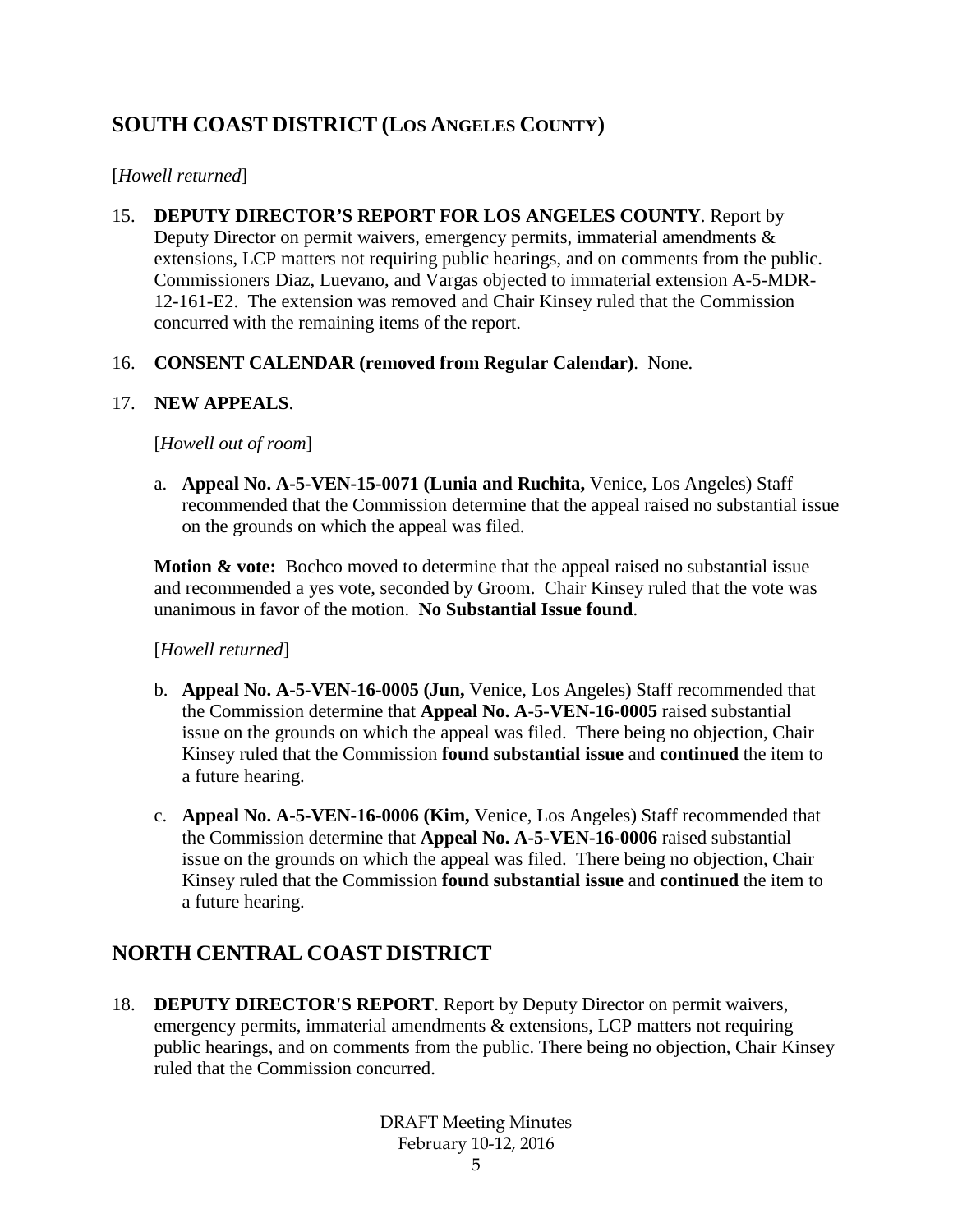#### 19. **CONSENT CALENDAR (removed from Regular Calendar)**. None.

- 20. **NEW APPEALS.** [*Kinsey and Shallenberger out of room*]
- a. **Appeal No. A-2-MAR-15-0074 (Hjorth,** Marin Co.) Staff recommended that the Commission determine that **Appeal No. A-2-MAR-15-0074** raised no substantial issue on the grounds on which the appeal was filed.

**Motion & vote**: Groom moved to determine that **Appeal No. A-2-MAR-15-0074** raised no substantial issue on the grounds on which the appeal was filed and recommended yes vote, seconded by Uranga. Vice Chair Bochco ruled that the vote was unanimous in favor of the motion. **No substantial issue found.**

## **CENTRAL COAST DISTRICT**

## 21. **CONSENT CALENDAR**.

a. **Application No. 3-04-070 (Caltrans and State Parks,** Santa Cruz Co.) Staff recommended approval with conditions.

**Motion & vote:** Groom moved to approve the consent calendar pursuant to the staff recommendation and recommended a yes vote, seconded by Uranga. Vice Chair Bochco ruled that the vote was unanimous in favor of the motion. **Approved with conditions**.

[*Shallenberger returned*]

# **CENTRAL COAST DISTRICT**

- 22. **DEPUTY DIRECTOR'S REPORT**. Report by Deputy Director on permit waivers, emergency permits, immaterial amendments & extensions, LCP matters not requiring public hearings, and on comments from the public. There being no objection, Vice Chair Bochco ruled that the Commission concurred.
- 23. **CONSENT CALENDAR (removed from Regular Calendar)**. None.

## 24. **NEW APPEALS**.

- a. **Appeal No. A-3-SLO-15-0001 (Loperena,** San Luis Obispo Co.) **[POSTPONED]**
- b. **Appeal No. A-3-MRB-16-0002 (Frye,** Morro Bay) Staff recommended that the Commission determine that the appeal raised no substantial issue on the grounds on which the appeal was filed.

**Motion & vote**: Howell moved to determined that **Appeal No. A-3-MRB-16-0002** raised no substantial on the grounds on which the appeal was filed and recommended a yes vote, seconded McClure. Vice Chair Bochco ruled that the vote was unanimous in favor of the motion. **No substantial issue found.**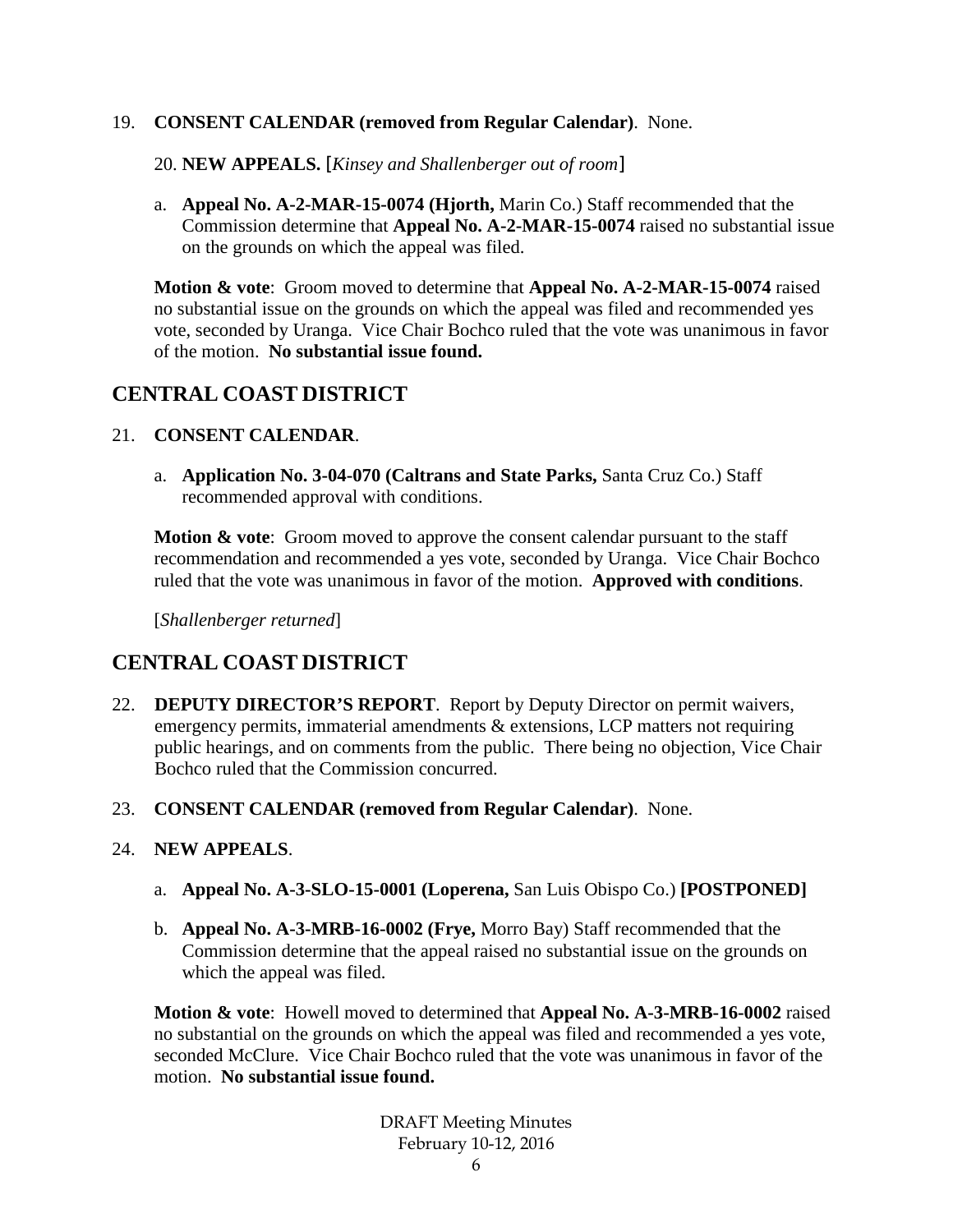c. **Appeal No. A-3-SCO-16-0003 (Northpoint Investments Fund LLC,** Santa Cruz Co.) Staff recommended that the Commission determine that the appeal raised no substantial issue on the grounds on which the appeal was filed.

Howell moved to determined that **Appeal No. A-3-MRB-16-0002** raised no substantial on the grounds on which the appeal was filed and recommended a yes vote, seconded McClure. Vice Chair Bochco ruled that the vote was unanimous in favor of the motion. **No substantial issue found.**

**LUNCH RECESS**. The Commission recessed for lunch at 12:30 p.m. and returned at 1:30 p.m. [*Bochco and Mitchell departed for the day*]

**Closed Session Report:** The Commission received litigation information and advice regarding the following cases:

*416 Grand Blvd. LLC et al. v. CCC City of Dana Point v. CCC (Dana Point Headlands LLC, RPI) Hansen v. CCC (Silver Shoals Investors LLC, RPI) Kohn v. CCC (County of Marin et al, RPI) Pacific Shores Property Owners Assn. et al. v. Cal. Dept. of Fish & Wildlife et al. Pappas et al. v. State Coastal Conservancy et al. (Rancho Cuarta, RPI) Save Everyone's Access v. City of San Diego et al. Sierra Club v. CCC (Mulryan Properties LLLP et al., RPI) Sunshine Enterprises LP v. Lester et al. Sunshine Enterprises LP v. CCC* 

## 25. **COASTAL PERMIT APPLICATIONS**.

a. **Application No. 3-16-0011 (UCSC,** Monterey Co.) Staff recommended approval with conditions.

**Motion & vote:** Groom moved to approve pursuant to the staff recommendation and recommended a yes vote, seconded by Howell. Chair Kinsey ruled that the vote was unanimous in favor of the motion. **Approved with conditions**.

The Commission recessed for the day at 3:25p.m.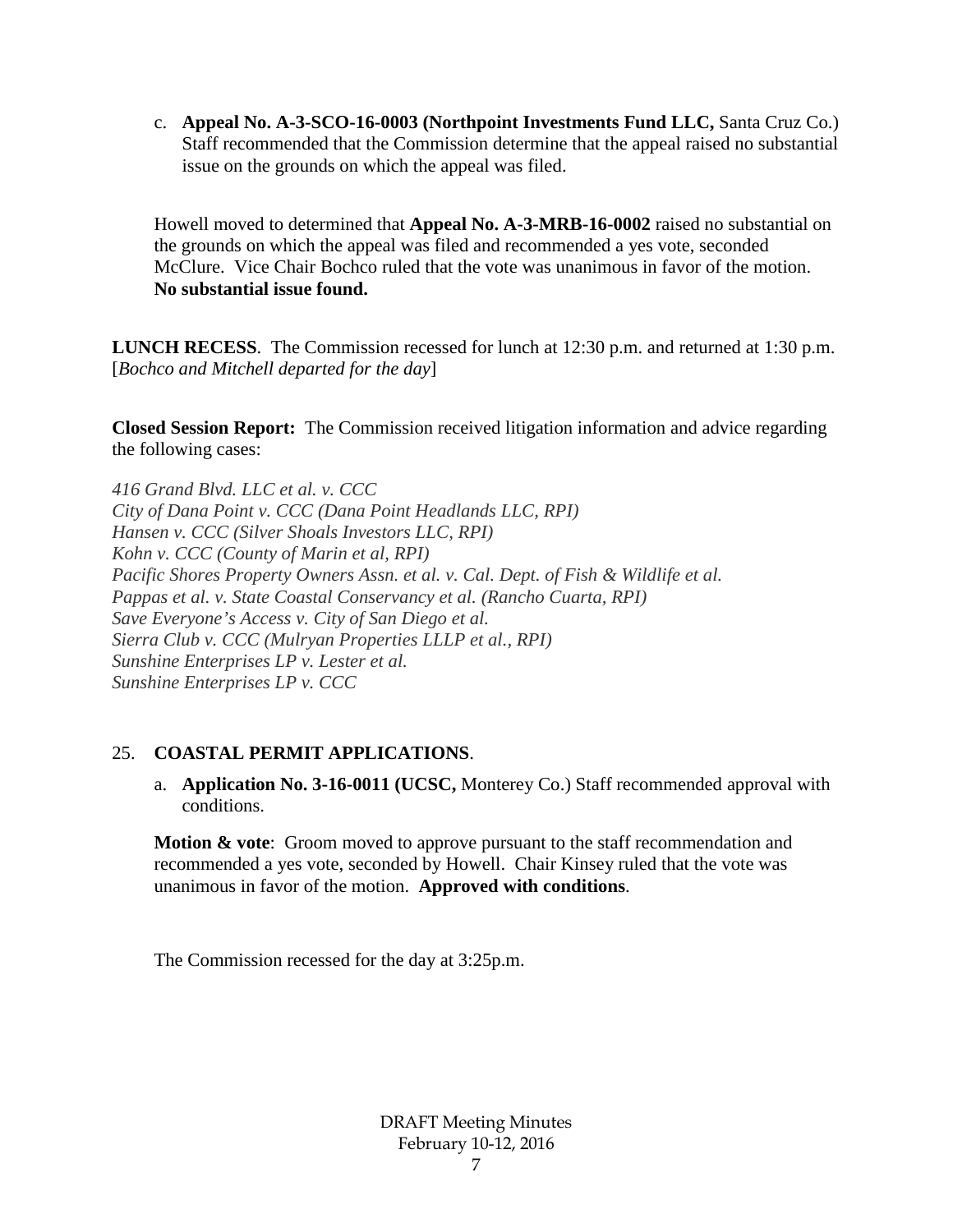# **FRIDAY, FEBRUARY 12, 2016**

- 1. **CALL TO ORDER**. The meeting of the California Coastal Commission was called to order at 9:00 a.m.
- 2. **ROLL CALL**. Present: Chair Kinsey, Diaz, Groom, Howell, Luevano, McClure, Shallenberger, Turnbull-Sanders, Uranga, Vargas. Absent: Bochco, Mitchell. Non-voting present: April, Baker. Absent: Beland

## 3. **AGENDA CHANGES.**

4. **GENERAL PUBLIC COMMENT**. Members of the public addressed the Commission on various issues affecting the coast.

# **SOUTH COAST DISTRICT (LOS ANGELES COUNTY)**

- 5. **ADMINISTRATIVE CALENDAR**. Staff recommended that the Commission concur with the Executive Director's determination. There being no objection, Chair Kinsey ruled that the Commission concurred.
	- a. **Application No. 5-15-1822 (Robins,** Santa Monica)
	- b. **Application No. 5-15-0412 (Waller,** Long Beach)

[*Shallenberger out of room*]

- 6. **CONSENT CALENDAR**. Staff recommended approval of the consent calendar with conditions.
	- a. **Application No. 5-15-1220 (Sutter,** Venice, Los Angeles)
	- b. **Application No. 5-15-1708 (The Tony Bill Living Trust,** Venice, Los Angeles)
	- c. **Application No. 5-15-2064 (Shapiro,** Venice, Los Angeles)
	- d. **Application No. 5-15-2074 (Revello LLC,** Los Angeles) **[POSTPONED]**

**Motion & vote**: Turnbull-Sanders moved to approve the consent calendar pursuant to the staff recommendation and recommended a yes vote, seconded by Uranga. Chair Kinsey ruled that the vote was unanimous in favor of the motion. **Approved with conditions.**

# **NORTH COAST DISTRICT**

- 7. **DEPUTY DIRECTOR'S REPORT**. Report by Deputy Director on permit waivers, emergency permits, immaterial amendments & extensions, LCP matters not requiring public hearings, and on comments from the public.
- 8. **CONSENT CALENDAR (removed from Regular Calendar)**. None.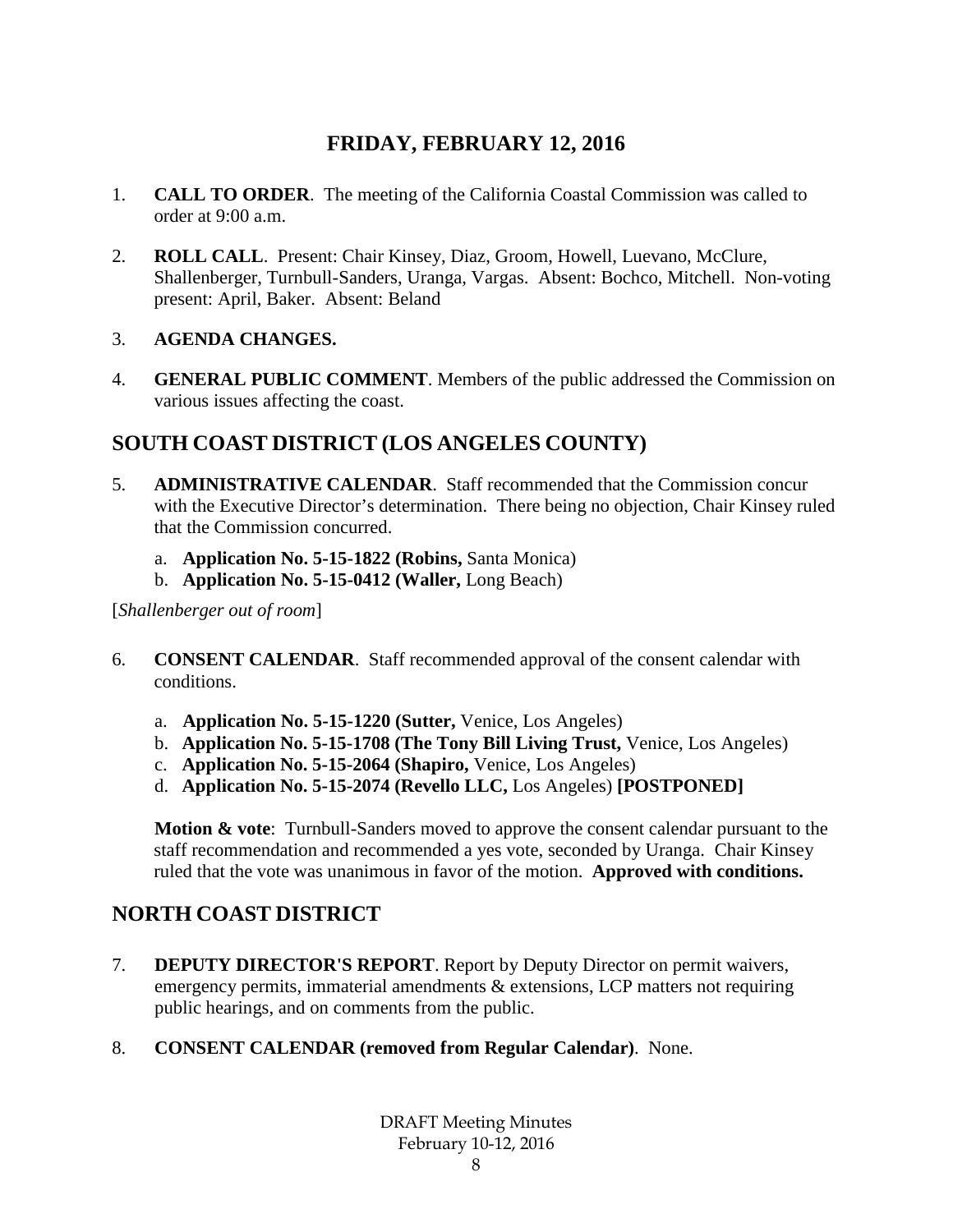## 9. **LOCAL COASTAL PROGRAMS (LCPs)**

a. **Humboldt County LCP Amendment No. LCP-1-HUM-15-0011-2 (Big Lagoon**  Park). Certification Review. Staff recommended that the Commission concur with the Executive Director's determination that the resolutions and ordinances adopted by Humboldt County accepting the Commission's certification of LCP-1- HUM-15-0011- 2 (Big Lagoon Park) with modifications are legally adequate. There being no objection, Chair Kinsey ruled that the Commission concurred.

## 10. **NEW APPEALS**.

a. **Appeal No. A-1-DNC-15-0072 (Alexandre,** Del Norte Co.) Staff recommended that the Commission determine that **Appeal No. A-1-DNC-15-0072** raised no substantial issue on the grounds on which the appeal was filed.

**Motion & vote**: McClure moved to determine that **Appeal No. A-1-DNC-15-0072** raised no substantial issue on the grounds on which the appeal was filed and recommended a yes vote, seconded by Turnbull-Sanders. Chair Kinsey ruled that the vote was unanimous in favor of the motion. **No substantial issue found.**

# **ENERGY, OCEAN RESOURCES AND FEDERAL CONSISTENCY**

- 11. **ENERGY, OCEAN RESOURCES and FEDERAL CONSISTENCY**. Report by the Deputy Director on permit waivers, emergency permits, immaterial amendments & extensions, negative determinations, matters not requiring public hearings, and status report on offshore oil & gas exploration & development. There being no objection, Chair Kinsey ruled that the Commission concurred.
- 12. **CONSENT CALENDAR (removed from Regular Calendar)**. Staff moved one item [**13a**] to the expanded consent calendar and recommended approval with conditions.

**Motion & vote**: Groom moved to approve pursuant to the staff recommendation and recommended a yes vote, seconded by Uranga. Chair Kinsey ruled that the vote was unanimous in favor of the motion. **Approved with conditions**.

## 13. **FEDERAL CONSISTENCY.**

a. **CD-0001-16 (U.S. Navy**) Moved by staff to the expanded consent calendar. **Approved with conditions**.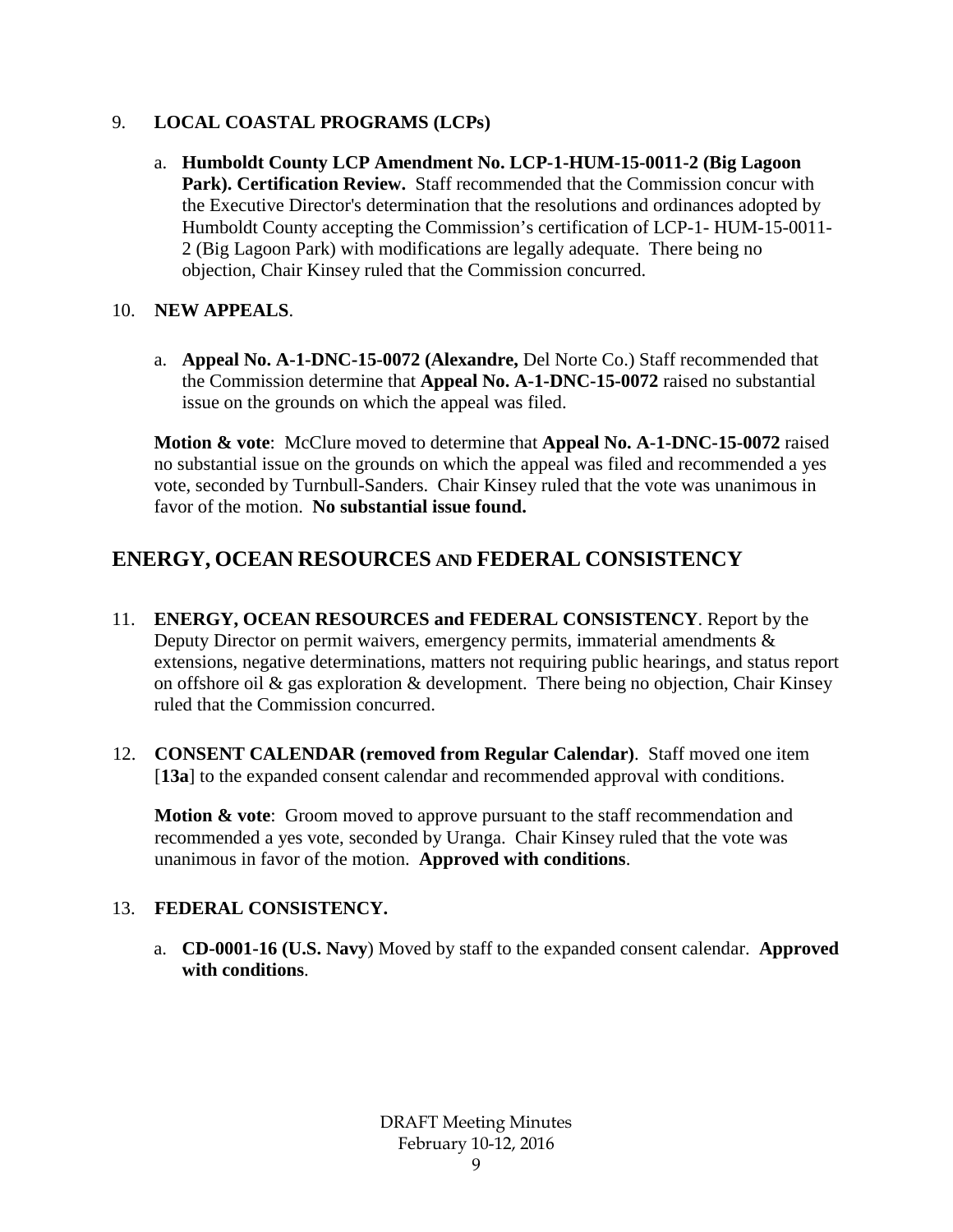# **SOUTH CENTRAL COAST DISTRICT**

- 14. **DEPUTY DIRECTOR'S REPORT**. Report by Deputy Director on permit waivers, emergency permits, immaterial amendments & extensions, LCP matters not requiring public hearings, and on comments from the public. There being no objection, Chair Kinsey ruled that the Commission concurred.
- 15. **CONSENT CALENDAR (removed from Regular Calendar)**. None.
- 16. **PUBLIC WORKS PLAN.**
	- a. **Channel Islands Harbor Public Works Plan Amendment No. PWP-4-CIH-14- 0004-1 (Telecommunications Infrastructure). Certification Review.** Concurrence with the Executive Director's determination that action by the Ventura County Board of Supervisors is legally adequate. There being no objection, Chair Kinsey ruled that the Commission concurred.

[*Shallenberger returned*]

# **SOUTH COAST DISTRICT (LOS ANGELES COUNTY)**

17. **CONSENT CALENDAR (removed from Regular Calendar)**. Staff moved 4 items [**19a, 19b, 20a, 20c**] to the expanded consent calendar and recommended approval with conditions.

**Motion & vote:** Diaz moved to approve the consent calendar pursuant to the staff recommendation and recommended a yes vote, seconded by Turnbull-Sanders. Chair Kinsey ruled that the vote was unanimous in favor of the motion. **Approved with conditions**.

## 18. **LOCAL COASTAL PROGRAMS (LCPs)**

a. **Long Beach LCP Amendment No. LCP-5-LOB-13-0229-1 (Mobility Element).** Staff recommended concurrence with the Executive Director's determination that the resolution and ordinance adopted City of Long Beach accepting certification of LCP-5- LOB-13-0229-1 with suggested modifications is legally adequate. There being no objection, Chair Kinsey ruled that the Commission concurred.

## 19. **COASTAL PERMIT APPLICATIONS**.

a. **Application No. 5-15-0885 (City of Santa Monica**, Los Angeles Co.) Moved by staff to the expanded consent calendar. **Approved with conditions.**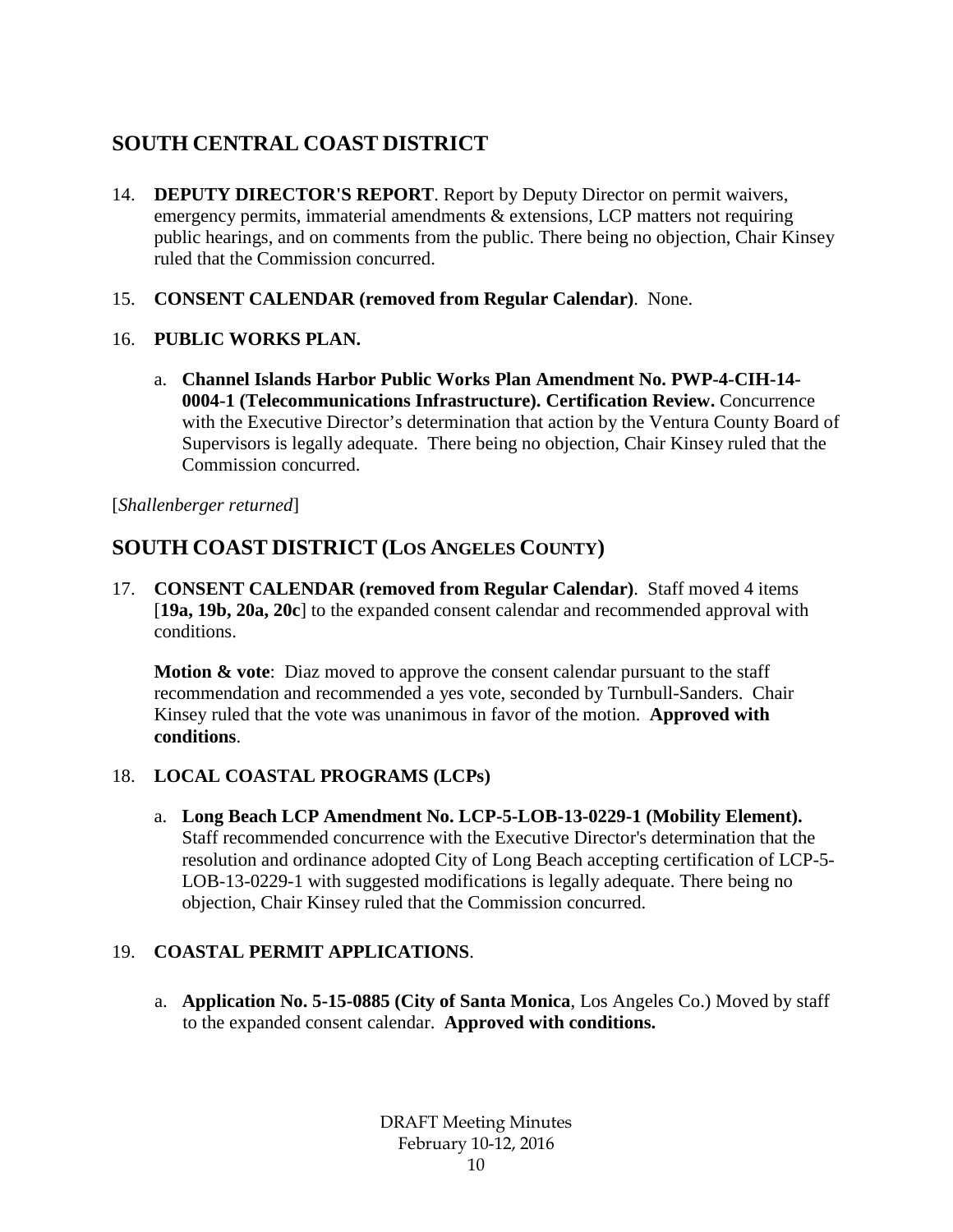b. **Application No. A-5-VEN-15-0025 (Marina Pacific Hotel & Suites, LLC,** Venice, Los Angeles) Moved by staff to the expanded consent calendar. **Approved with conditions.**

## 20. **PERMIT AMENDMENTS**.

- a. **Permit No. 5-03-071-A3 (Marina Pacific Hotel & Suites, LLC,** Venice, Los Angeles) Moved by staff to the expanded consent calendar. **Approved with conditions.**
- b. **Permit No. 5-97-211-A2 (Portnoy,** Venice, Los Angeles) Staff recommended approval in part and denial in part. Staff orally modified recommendation to include authorization for removal of rooftop elements.

**Motion & vote:** Kinsey moved to approve in part and deny in part pursuant to the staff recommendation and recommended a yes vote, seconded by Howell. Chair Kinsey ruled that the vote was unanimous in favor of the motion. **Approved with conditions in part/denied in part.**

c. **Permit No. 5-92-050-A4 (City of Long Beach,** Long Beach) Moved by staff to the expanded consent calendar. **Approved with conditions.**

## 21. **REVISED FINDINGS.**

a. **Application No. 5-15-0030 (Sunshine Enterprises LP,** Santa Monica) Staff recommended adoption of the revised findings.

**Motion & vote:** Groom moved to adopt the revised findings pursuant to the staff recommendation and recommended a yes vote, seconded by Uranga. The vote of the prevailing side was 5 in favor (Groom, Howell, Luevano, Uranga, Kinsey) and none opposed. **Approved**.

- b. **Application No. A-5-VEN-15-0026 (422 Grand Boulevard LLC,** Los Angeles) **[POSTPONED]**
- c. **Application No. A-5-VEN-15-0027 (416 Grand Boulevard LLC,** Los Angeles) **[POSTPONED]**

## **STATEWIDE**

22. **Future Agenda Items**. Information only.